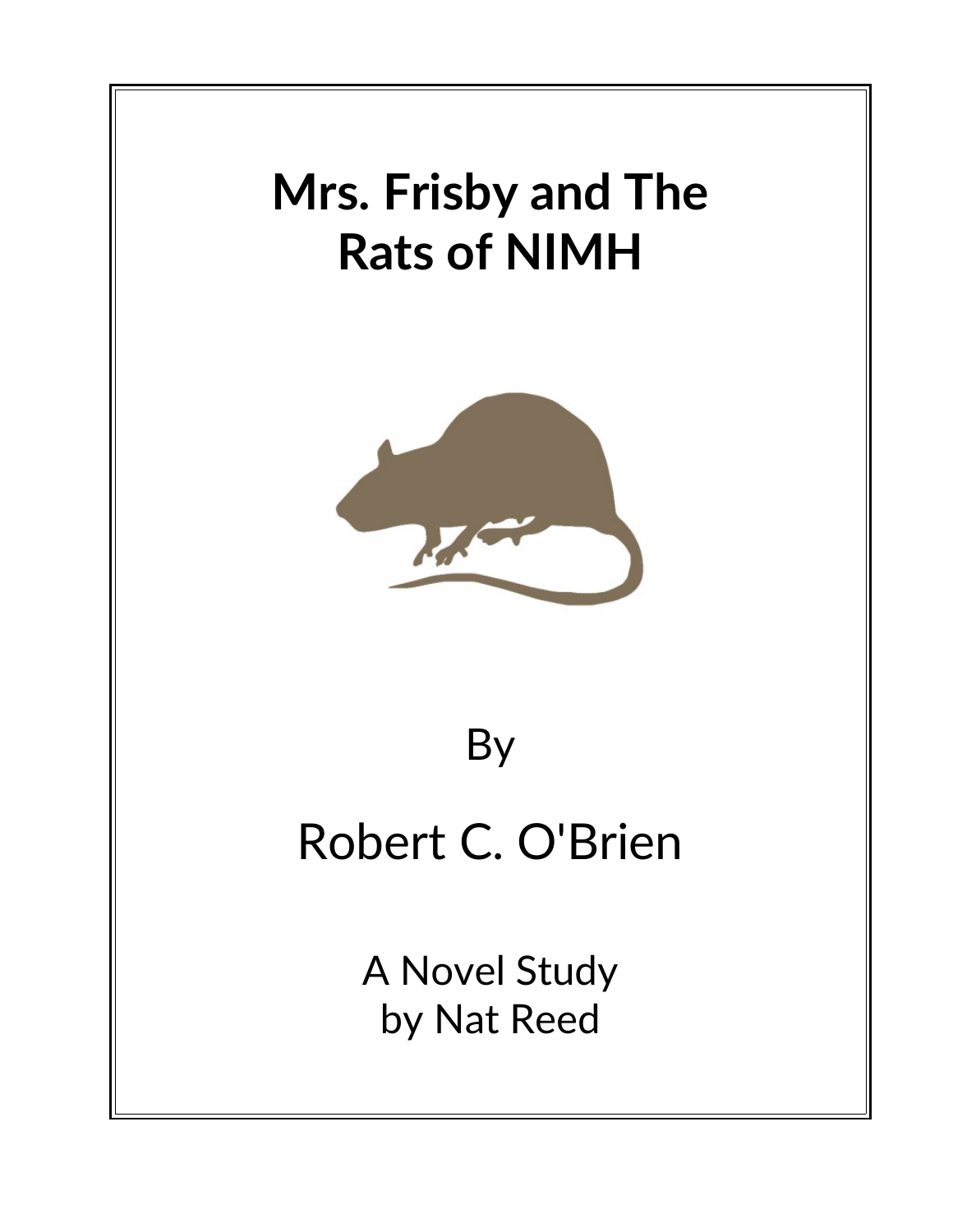*By Robert C. O'Brien*



## **Table of Contents**

| <b>Suggestions and Expectations</b> | 3  |
|-------------------------------------|----|
|                                     |    |
| List of Skills                      | 4  |
|                                     |    |
| Synopsis / Author Biography         | 5  |
|                                     |    |
| <b>Student Checklist</b>            | 6  |
|                                     |    |
| Reproducible Student Booklet        |    |
|                                     |    |
| <b>Answer Key</b>                   | 80 |

**About the author:** Nat Reed was a member of the teaching profession for more than 35 years. He was a full-time instructor at Trent University in the Teacher Education Program for nine years. For more information on his work and literature, visit [novelstudies.org.](http://www.novelstudies.org/)

> Copyright © 2012 Nat Reed Revisions Completed in 2021 All rights reserved by author. Permission to copy for single classroom use only. Electronic distribution limited to single classroom use only. Not for public display.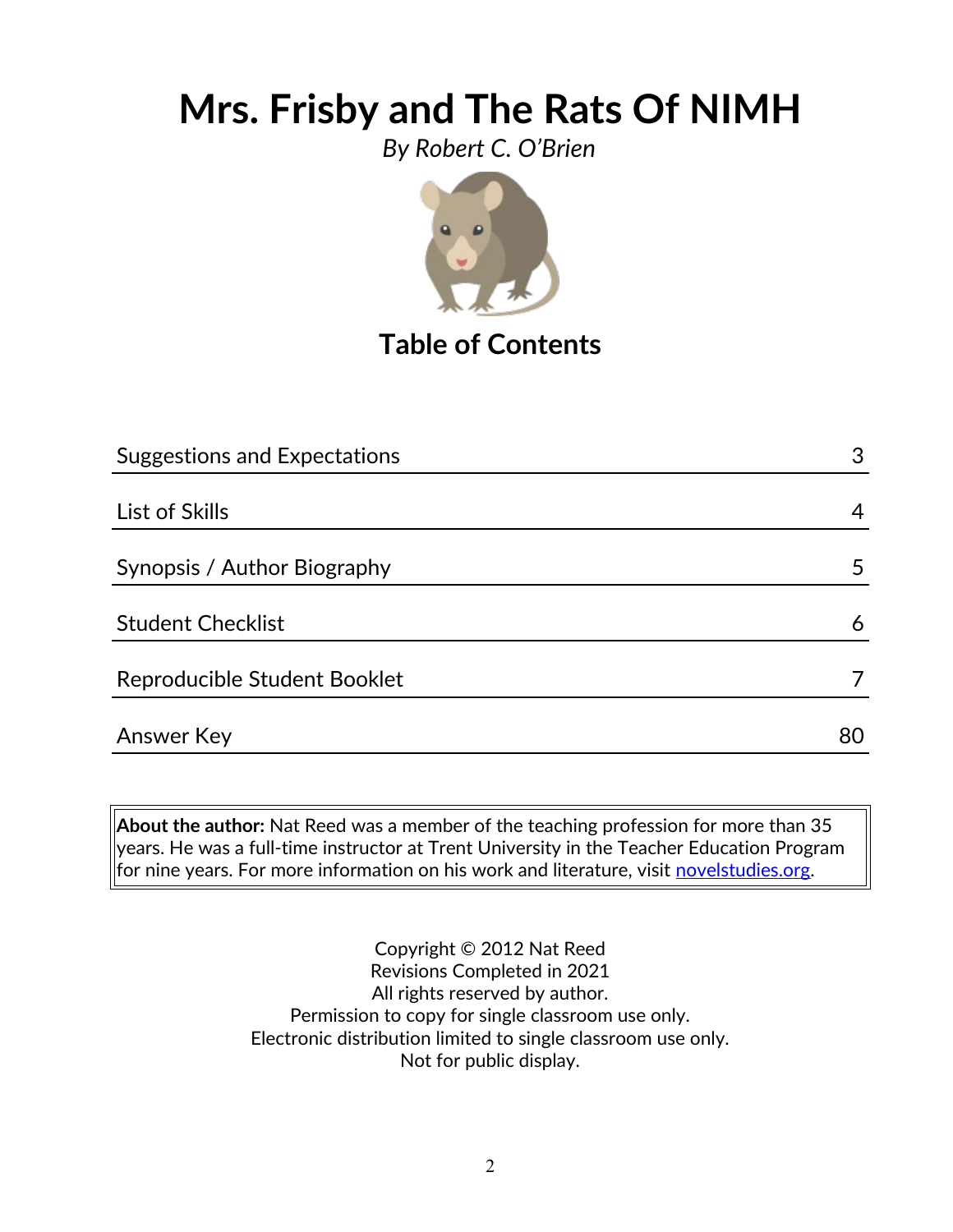*By Robert C. O'Brien*



### **Suggestions and Expectations**

This 83 page curriculum unit can be used in a variety of ways. Each chapter of the novel study focuses two chapters of *Mrs. Frisby and the Rats of NIMH* and is comprised of four different activities:

- 1. Before You Read
- 2. Vocabulary Building
- 3. Comprehension Questions
- 4. Language and Extension Activities

A **portfolio cover** (p.7) as well as a **Checklist** (p.6) are included so that students may track of their completed work.

#### **Every activity need not be completed by all students.**

#### **Links with the Common Core Standards (U.S.)**

Many of the activities included in this curriculum unit are supported by the Common Core Standards. For instance the *Reading Standards for Literature, Grade 5*, makes reference to

a) determining the meaning of words and phrases. . . including figurative language;

b) explaining how a series of chapters fits together to provide the overall structure;

c) compare and contrast two characters;

d) determine how characters … respond to challenges;

e) drawing inferences from the text;

f) determining a theme of a story . . . **and many others.**

**Themes** which may be taught in conjunction with the novel include rats and mice, farms and farming, medical testing using laboratory animals, courage, self-sacrifice, teamwork, perseverance, prejudice/profiling, friendship, the importance of family and friends.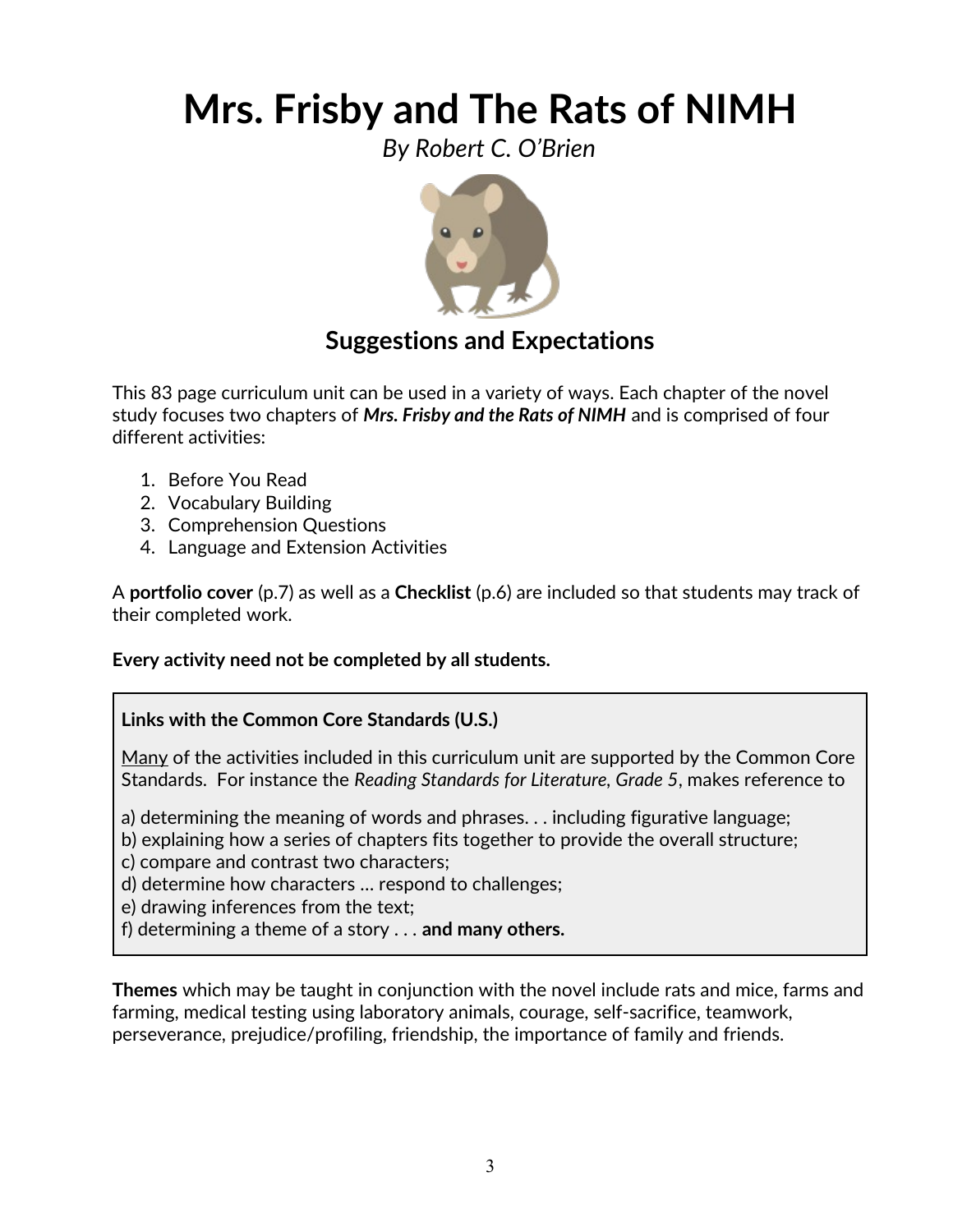*By Robert C. O'Brien*

### **List of Skills**

#### **Vocabulary Development**

- 1. Locating descriptive words/phrases 8. Use of singular / plural nouns
- 2. Listing synonyms/homophones 9. Listing compound words
- 3. Identifying/creating *alliteration* 10. Identifying parts of speech
- 
- 
- 6. Identify *foreshadowing*. 13. Identify/create *similes*
- 

#### **Setting Activities**

1. Summarize the details of a setting

#### **Plot Activities**

- 
- 2. Identify conflict in the story 4. Five W's Chart

#### **Character Activities**

- 
- 2. Protagonists and antagonists 4. Comparing two Characters

#### **Creative and Critical Thinking**

- 
- 
- 3. Write a letter to a friend 8. Write a book review
- 4. Complete an Observation Chart 9. Complete a Comparison Chart
- 

#### **Art Activities**

- 
- 
- 
- 
- 
- 4. Use of capitals and punctuation 11. Determining alphabetical order
- 5. Identifying syllables 12. Identification of root words
	-
- 7. Identify *personification*. 14. Identification of *cliffhangers*.

- 1. Complete a *time line* of events 3. Identify the climax of the novel.
	-
- 1. Determine character traits 3. Relating personal experiences
	-
- 1. Research 6. Conduct an interview
- 2. Write a newspaper story 2. Write a description of personal feelings
	-
	-
- 5. Complete a KWS Chart 10. Complete a Research Organizer
- 1. A Storyboard 3. Design a cover for the novel
- 2. Create a collage 2. Create a collage  $\frac{4}{100}$ . Design an Information Card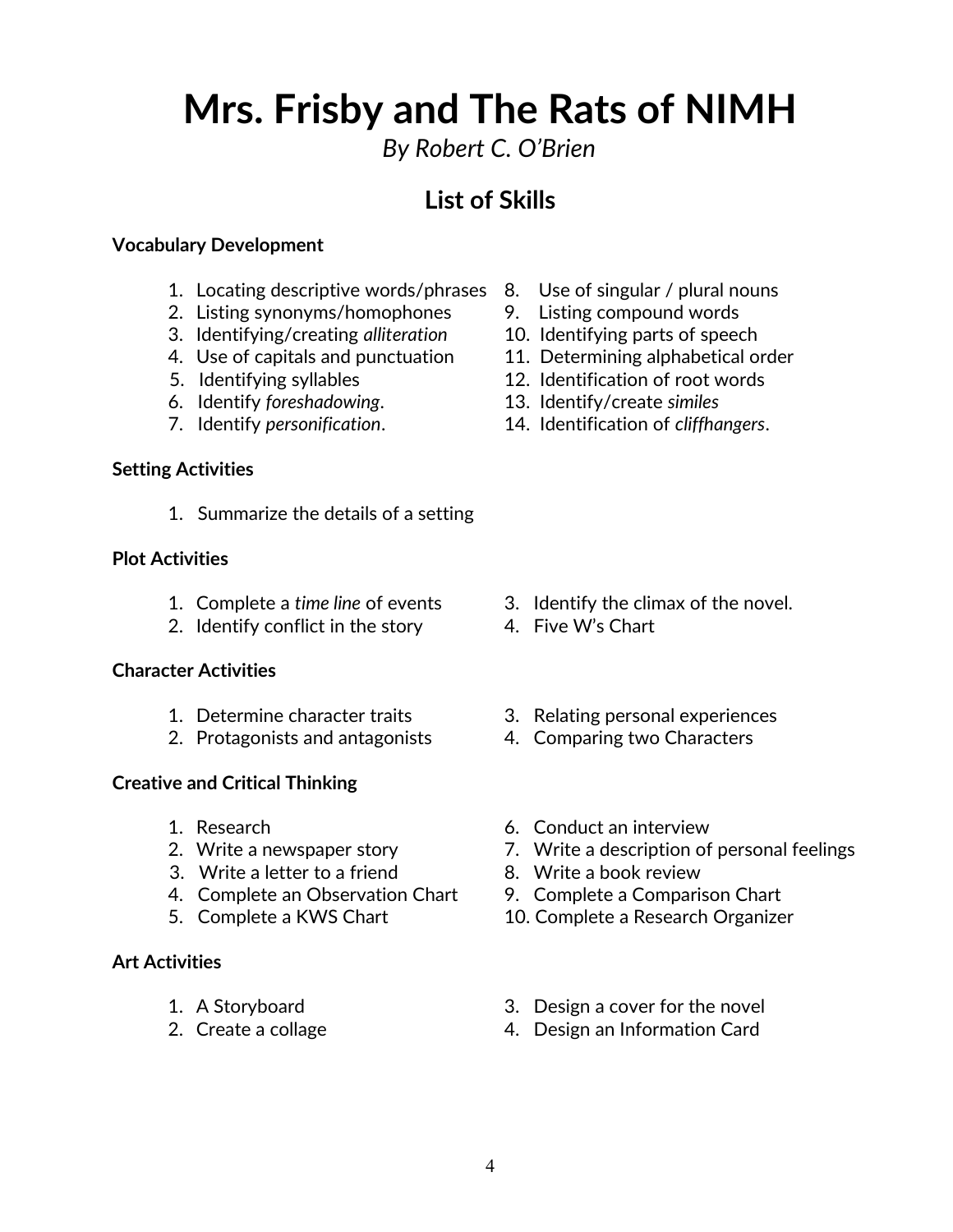*By Robert C. O'Brien*



**Synopsis**

 Mrs. Frisby, a widowed mouse with four small children, is faced with a terrible problem. She must move her family to their summer quarters immediately, or face almost certain death. But her youngest son, Timothy, lies ill with pneumonia and must not be moved. Fortunately, she encounters the rats of NIMH, an extraordinary breed of highly intelligent creatures, who come up with a brilliant solution to her dilemma. And Mrs. Frisby in turn renders them a great service. [Courtesy of the publisher]

> Check out the clips for *Mrs. Frisby and the Rats of NIMH* **– movie and book trailers -** on *YouTube*

### **Author Biography** Robert C. O'Brien

Robert Lesley Conly (Robert C. O'Brien - *1918 – 1973*) was an American author best known for his 1975 novel *Z for Zachariah*. This renowned novel was published posthumously and won an Edgar [Award.](http://www.imdb.com/search/name?bio=Award) For many years, O'Brien was a [journalist](http://en.wikipedia.org/wiki/Journalist) for *[National Geographic](http://en.wikipedia.org/wiki/National_Geographic_Magazine) [Magazine.](http://en.wikipedia.org/wiki/National_Geographic_Magazine)* O'Brien married Sarah McCaslin in 1943. The couple had four children. The marriage lasted until his death thirty years later in 1973.

O'Brien is also known for his 1971 novel *Mrs. Frisby and the Rats of NIMH*. This novel won the prestigious John Newbery Medal. His works have also been made into movies including *[The Secret of NIMH](http://www.imdb.com/title/tt0084649/)* (1982), *Z for*



*Zachariah* (2015), and *[The Secret of NIMH 2: Timmy to the Rescue](http://www.imdb.com/title/tt0171725/)* (1998).

Adapted from website:<http://www.imdb.com/name/nm0639791/bio>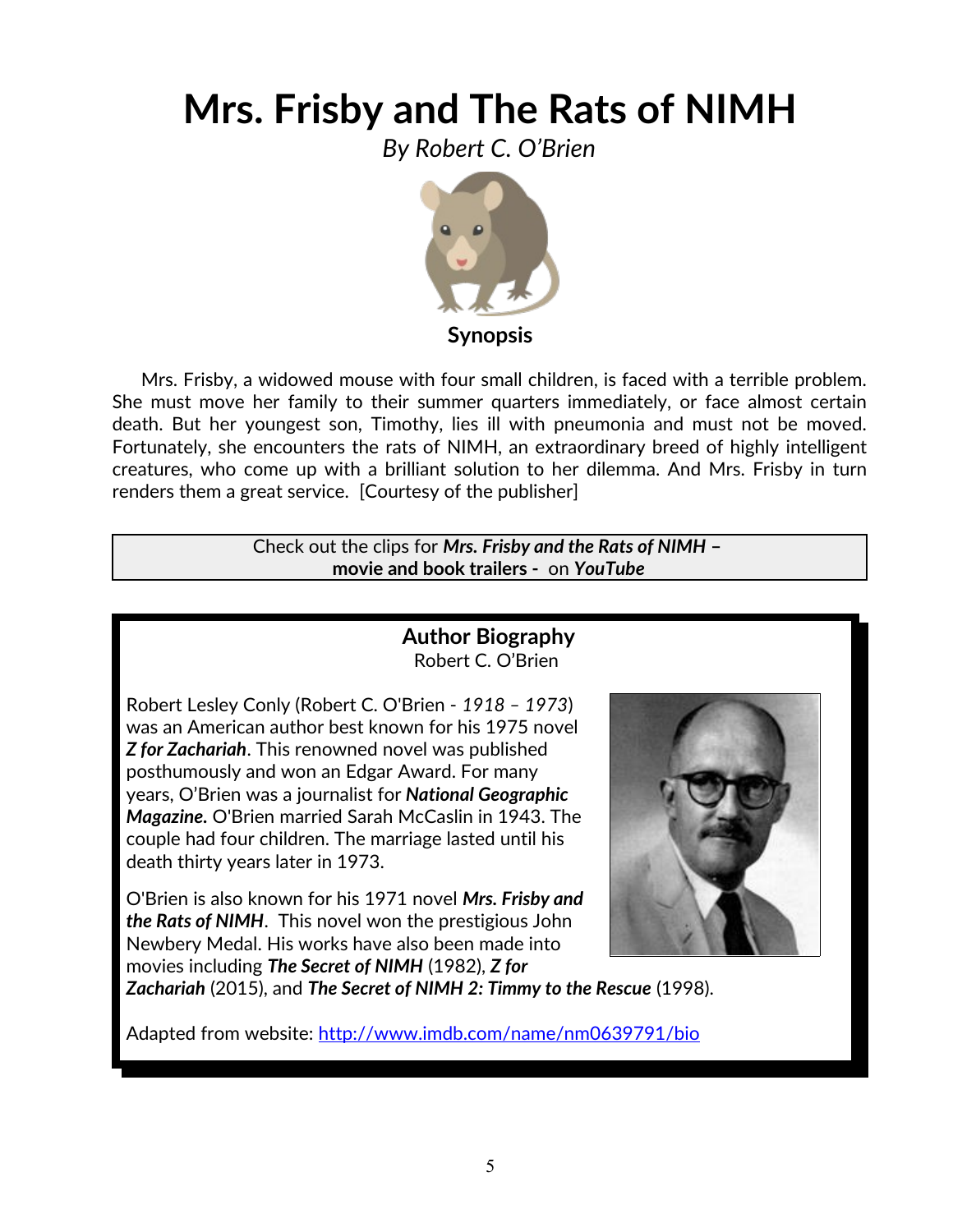*By Robert C. O'Brien*



**Student Checklist**

Student Name

| Assignment | Grade / Level | Comments |
|------------|---------------|----------|
|            |               |          |
|            |               |          |
|            |               |          |
|            |               |          |
|            |               |          |
|            |               |          |
|            |               |          |
|            |               |          |
|            |               |          |
|            |               |          |
|            |               |          |
|            |               |          |
|            |               |          |
|            |               |          |
|            |               |          |
|            |               |          |
|            |               |          |
|            |               |          |
|            |               |          |
|            |               |          |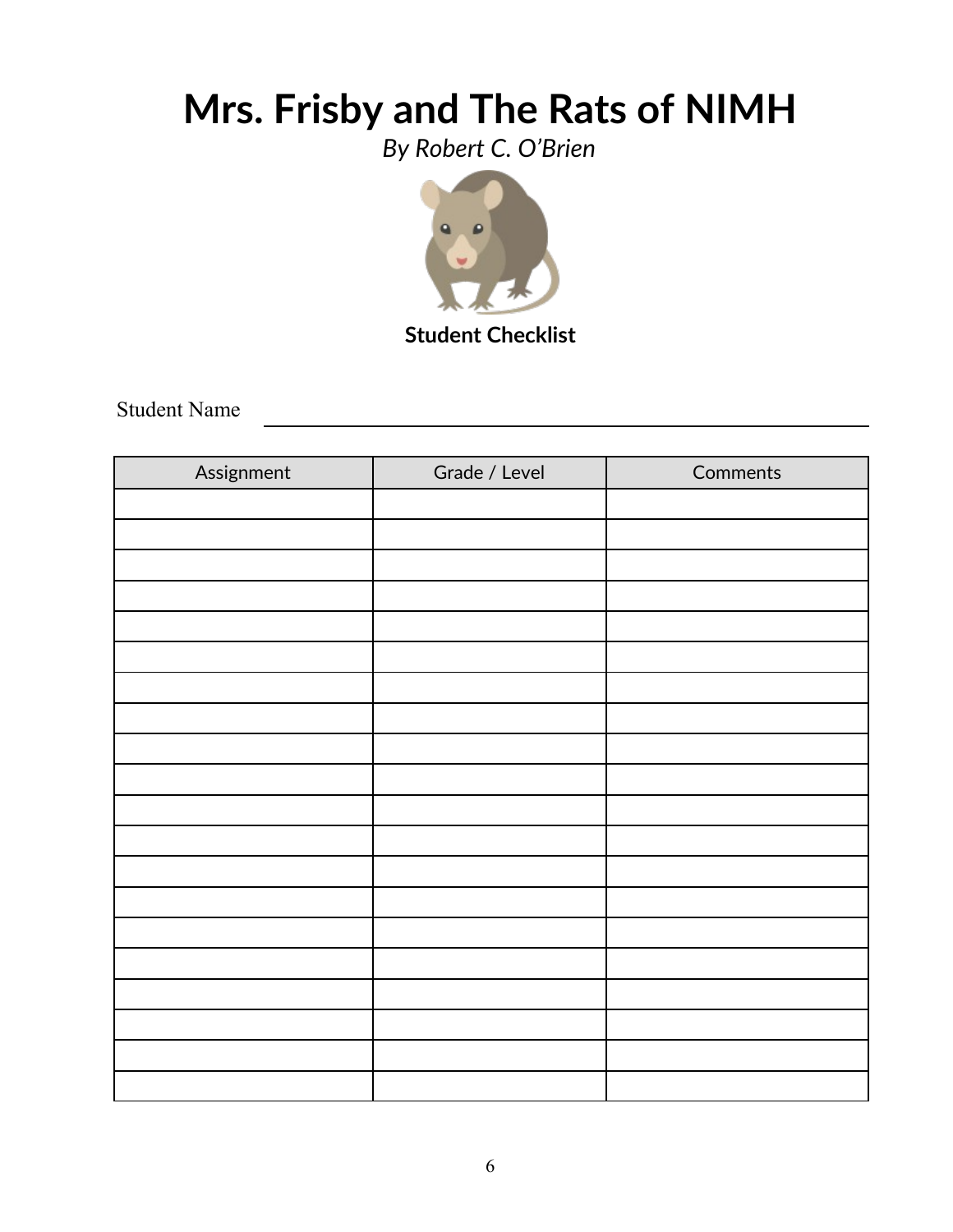

*By Robert C. O'Brien*

Name: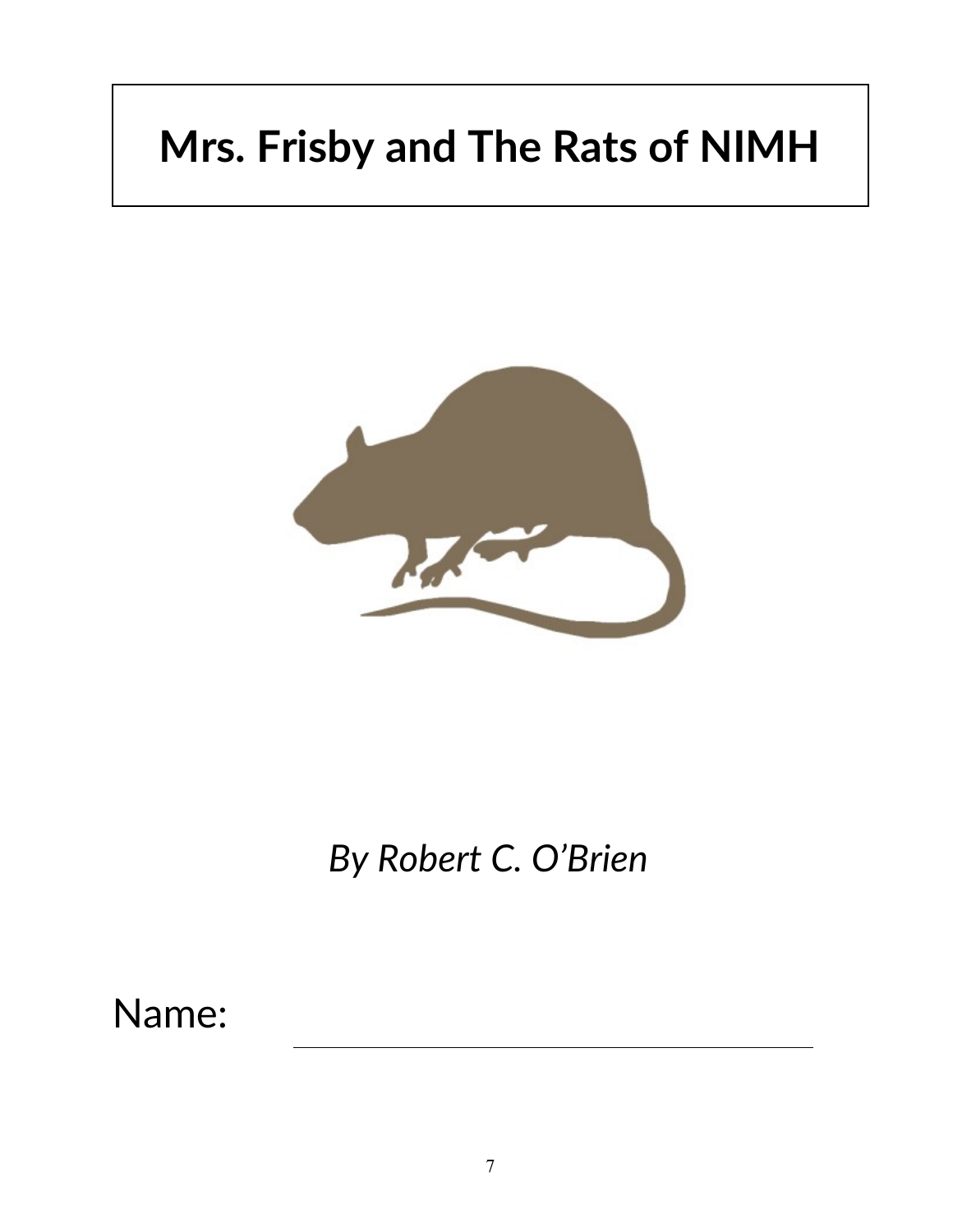*By Robert C. O'Brien Chapter 1 - The Sickness of Timothy Frisby / Chapter 2 - Mr. Ages*



### **Before you read the chapters**:

The **protagonist** in most novels features the main character or "good guy". The protagonist of *Mrs. Frisby and the Rats of NIMH* is quite unique – Mrs. Frisby, a widowed field mouse with four children Think back on some of your favorite characters from past novels you have read or movies you've seen. What do you think makes for an especially intriguing protagonist, one that is difficult to forget?

# **Vocabulary:**

Choose a word from the list to complete each sentence.

| scarce        | access    | skirting | emerge     | authoritatively |
|---------------|-----------|----------|------------|-----------------|
| hypochondriac | delirious | tedious  | relentless | <b>VIGOrous</b> |

- 1. If he continues to complain about her health, people will think he is a \_\_\_\_\_\_\_\_\_\_\_\_.
- 2. Filing all of those folders will be a very \_\_\_\_\_\_\_\_\_\_\_\_\_\_\_\_\_ task.
- 3. "Clean up your room," Aunt Gertie shouted \_\_\_\_\_\_\_\_\_\_\_\_\_\_\_\_\_\_\_\_\_.
- 4. This particular key will give you \_\_\_\_\_\_\_\_\_\_\_\_\_ to the safe in Mr. Chesterton's office.
- 5. No one expected him to \_\_\_\_\_\_\_\_\_\_\_\_\_\_\_\_\_\_ uninjured from the wreck.
- 6. Gold coins are very \_\_\_\_\_\_\_\_\_\_\_\_\_\_\_\_ in today's economy.
- 7. You must give that cord a \_\_\_\_\_\_\_\_\_\_\_\_\_\_\_ tug in order to start the outboard motor.
- 8. The injured trapper spent the day \_\_\_\_\_\_\_\_\_\_\_\_\_\_\_\_ the edge of the forest fire.
- 9. His fever was so high that Timothy soon became \_\_\_\_\_\_\_\_\_\_\_\_\_\_\_\_.
- 10. It was plain to see how \_\_\_\_\_\_\_\_\_\_\_\_\_\_\_\_ the detective was in his questioning.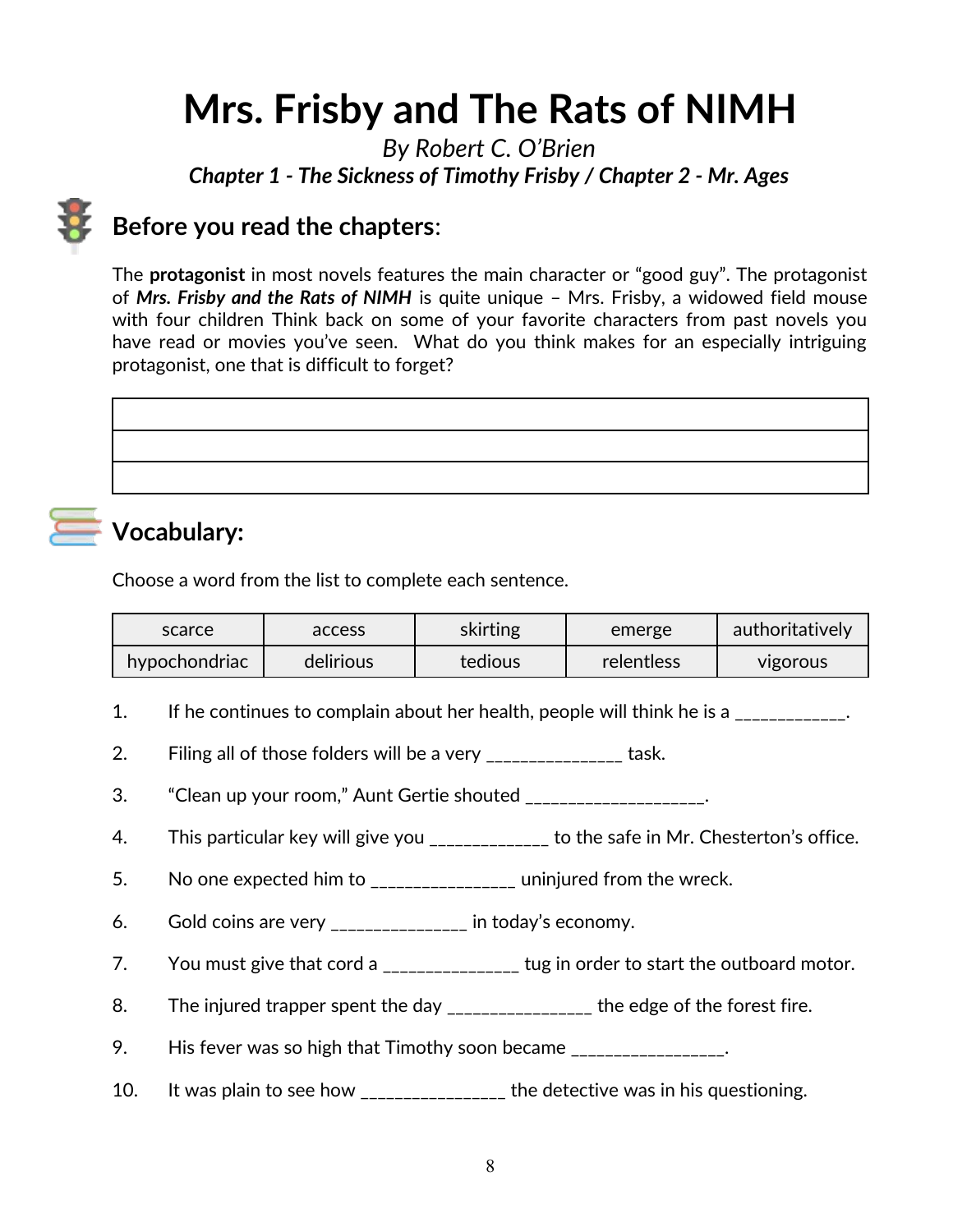

1. An exciting story relies on a **crisis** to make things more interesting for the reader. What crisis is described in the first chapter?

2. What did Mrs. Frisby assume happened to the animal(s) who stored the food that she found?

3. For each of Mrs. Frisby's children, write one thing which would describe him/her.

| Teresa  |  |
|---------|--|
| Martin  |  |
| Cynthia |  |
| Timothy |  |

4. Although Timothy was quite frail, what did he have going for him?



5. Define *hypochondriac*.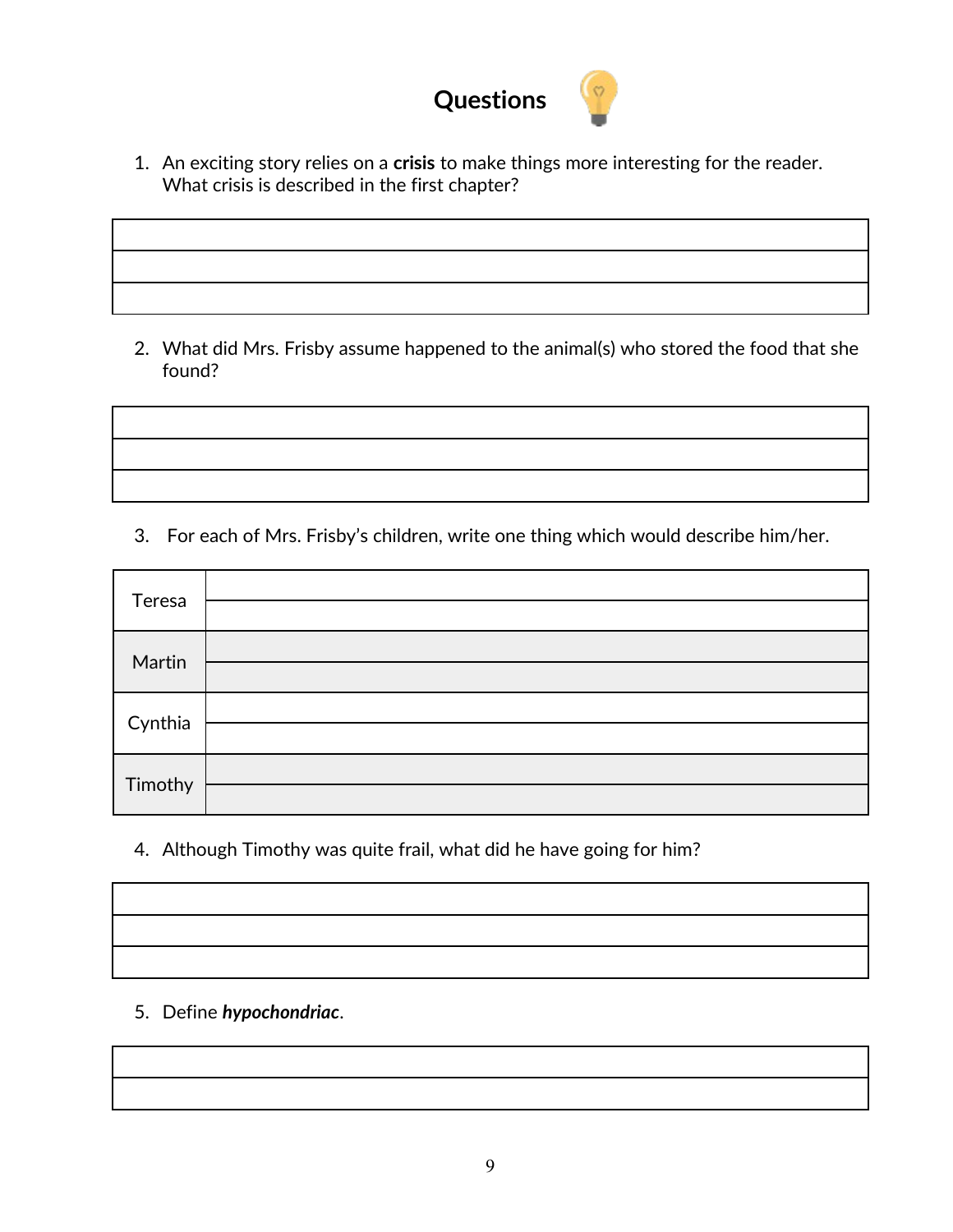6. Why was it dangerous for Mrs. Frisby to venture too close to the farmhouse and barn?

7. Why did she go to see Mr. Ages? What did he advise her?

8. What traumatic event seemed to be the beginning of Timothy's health problems?

 9. Although Mr. Ages tells Mrs. Frisby that the medicine will help Timothy recover, what stern warning does he also offer? For how long will this be in effect?

 10. **Foreshadowing** is a literary device where the author provides a hint as to what happen later in the story. How might the warning of Mr. Ages be an example of this?

11. Describe the **setting** of these chapters.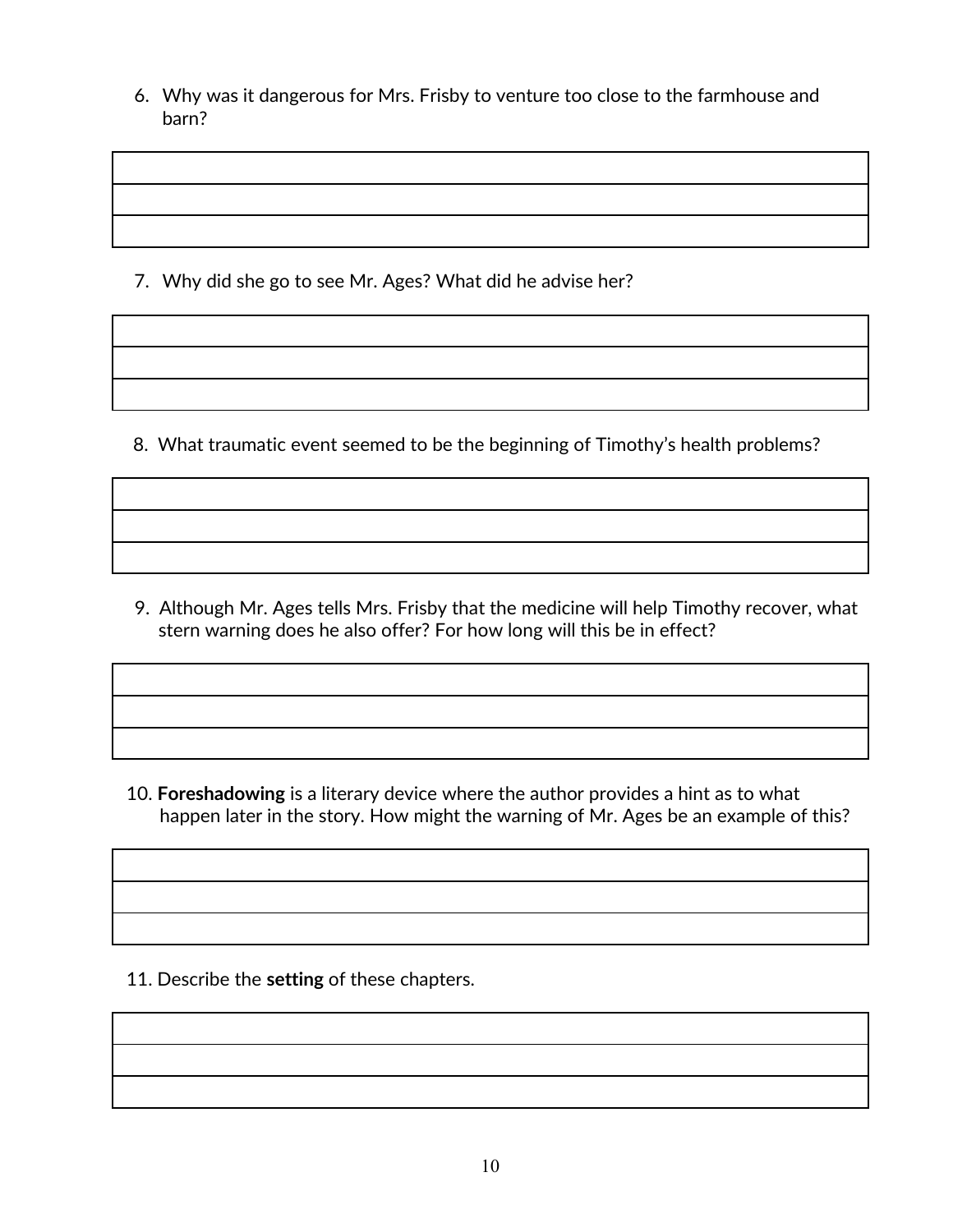## **Language Activities**



### **A***.* **The Field Mouse**

The Frisbys are field mice living on the Fitzgibbons' farm. Also known as a **meadow vole** in North America, the field mouse is active year-round, usually at night. It also digs underground burrows where it stores food for the winter. Using resources in your school library or on the Internet, investigate additional information about this industrious little rodent. Below record three fascinating facts from your research and include a drawing of the field mouse.

| 1. |  |
|----|--|
|    |  |
| 2. |  |
|    |  |
| 3. |  |
|    |  |
|    |  |
|    |  |
|    |  |
|    |  |
|    |  |
|    |  |
|    |  |
|    |  |
|    |  |
|    |  |
|    |  |
|    |  |
|    |  |
|    |  |
|    |  |
|    |  |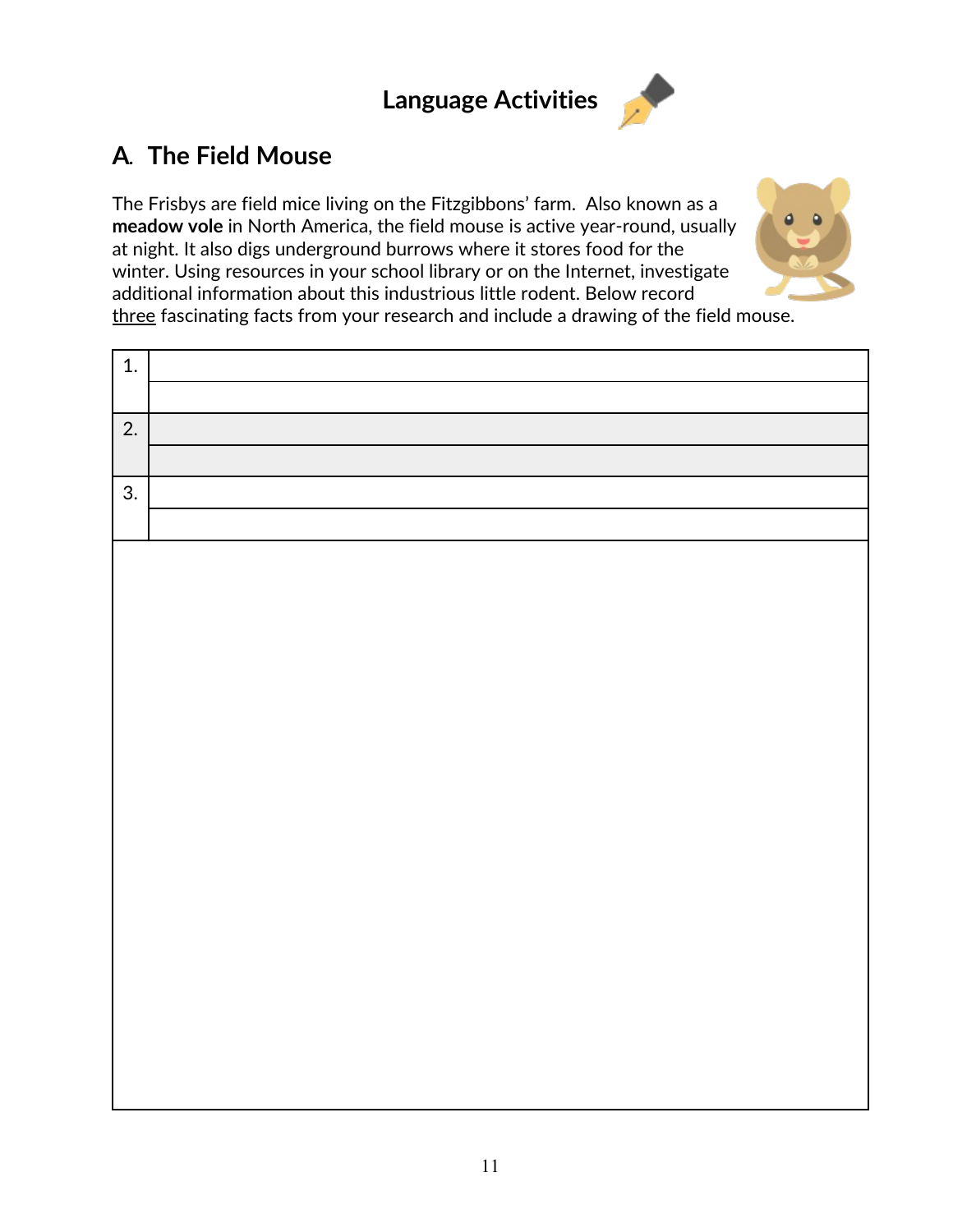**B***.* **Personification** is giving human qualities to something that is not human. Examples from Chapter 2 include: *There were harsher plants as well. . .* In this example **plants** is personified - **harsher** is an attribute usually given to a person. Another example is found in the very next paragraph: . . . *the dry skeletons of the weeds* . . . Here the weeds are described as **skeletons***.*



a) Why do you think **personification** is a literary device used by many authors?

b) Create your own example of personification.

c) Bonus: Keep your eyes open for another example of personification. When you find one, come back to this page and record it below.

**C***.* The word "**weed**" can be used as a **noun** or a **verb**, depending on the sentence. Use your imagination and write sentences to illustrate how these words can be used as both a noun and a verb.



#### **WEED**

| Noun |  |
|------|--|
| Verb |  |

#### **BANDAGE**

| Noun |  |
|------|--|
| Verb |  |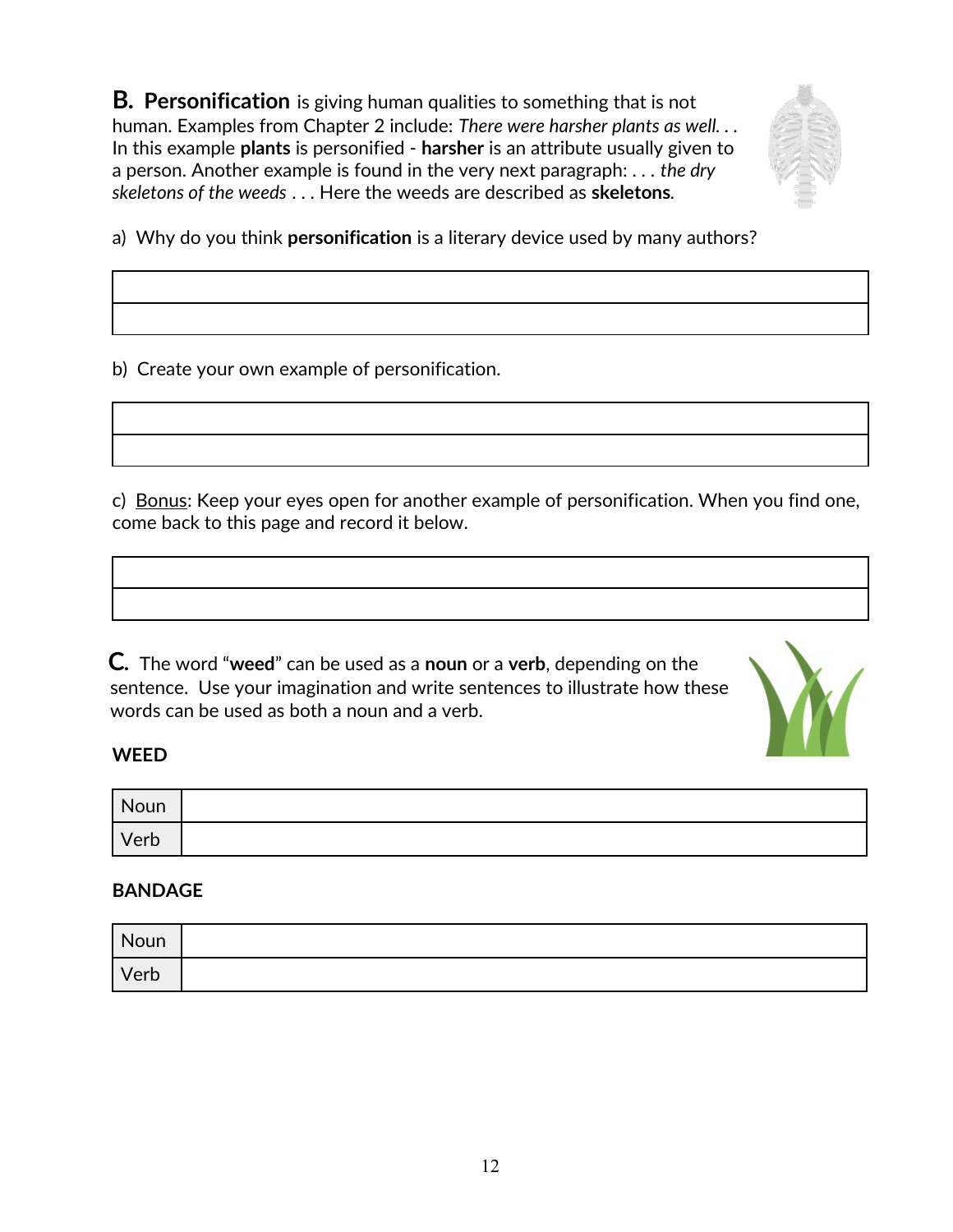### **D. 5 Ws and an H.**

Choose an event from this section (or earlier in the novel) that you thought was really important and/or exciting. Using facts that you gleaned from reading about this event, fill in the balloons below, summarizing what you learned.